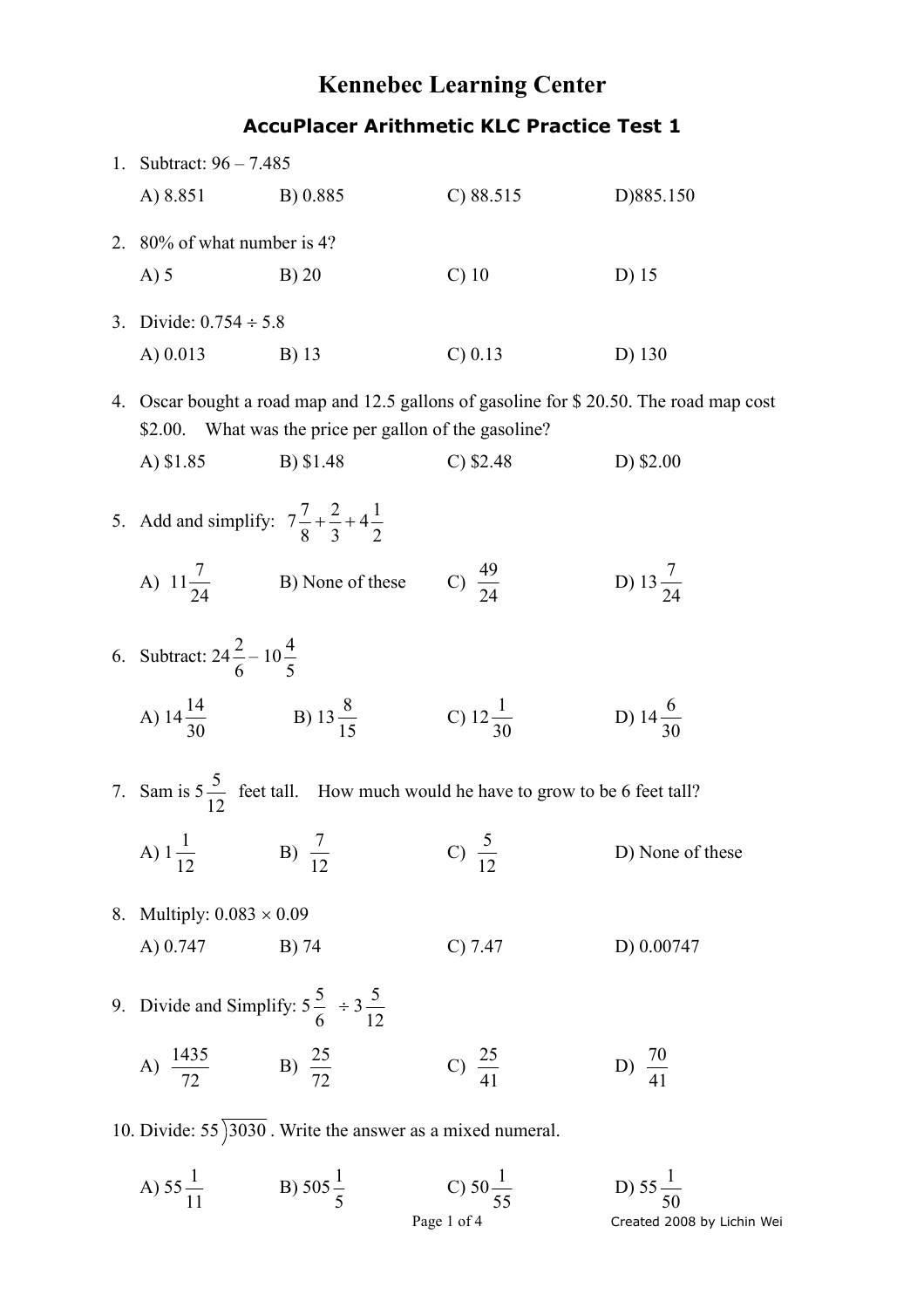- 11. Round to the nearest hundredth: 6.184
	- A) 6.18 B) 6.10 C) 6.00 D) 6.19
- 12. Angelo delivers pizzas. He is paid \$7.20 per hour plus tips. Here are the amounts earned from tips in one week: Monday \$22, Tuesday \$30, Wednesday \$27, Friday \$23, Saturday \$32. Find his total earnings for that week if he worked 40 hours.

| A) \$288                                   | B) \$134  | C) \$422   | D) \$405 |
|--------------------------------------------|-----------|------------|----------|
| 13. Solve $10x = 2(x + 8)$                 |           |            |          |
| $A)$ 2                                     | B) 12     | $\circ$ 20 | $D)$ 0.2 |
| 14. Find decimal notation: $\frac{1}{4}$ % |           |            |          |
| A $) 0.25$                                 | B) 0.0025 | $C$ ) 2.50 | D) 25    |

- 15. Janet told her class that 18 of the 20 varieties of flowers she planted have bloomed. What percent of Janet's flowers have bloomed?
	- A) 10% B) 85% C) 90% D) 95%
- 16. In three months, Joseph's cholesterol went from 236 to 210. What is the percent decrease in his cholesterol?

| A) 0.1% | B) $10\%$ | C) $1.5\%$ | D) $11\%$ |
|---------|-----------|------------|-----------|
|         |           |            |           |

**Use the chart shown below to answer questions 17 and 18.** 



17. How much do the Smiths spend on miscellaneous each month?

| A) \$375 | B) \$450 | $C$ ) \$150 | D) \$180 |
|----------|----------|-------------|----------|
|          |          |             |          |

18. What is the Smiths' monthly car payment?

| A) \$225 | B) \$250 | $C)$ \$290  | D) \$525                   |
|----------|----------|-------------|----------------------------|
|          |          | Page 2 of 4 | Created 2008 by Lichin Wei |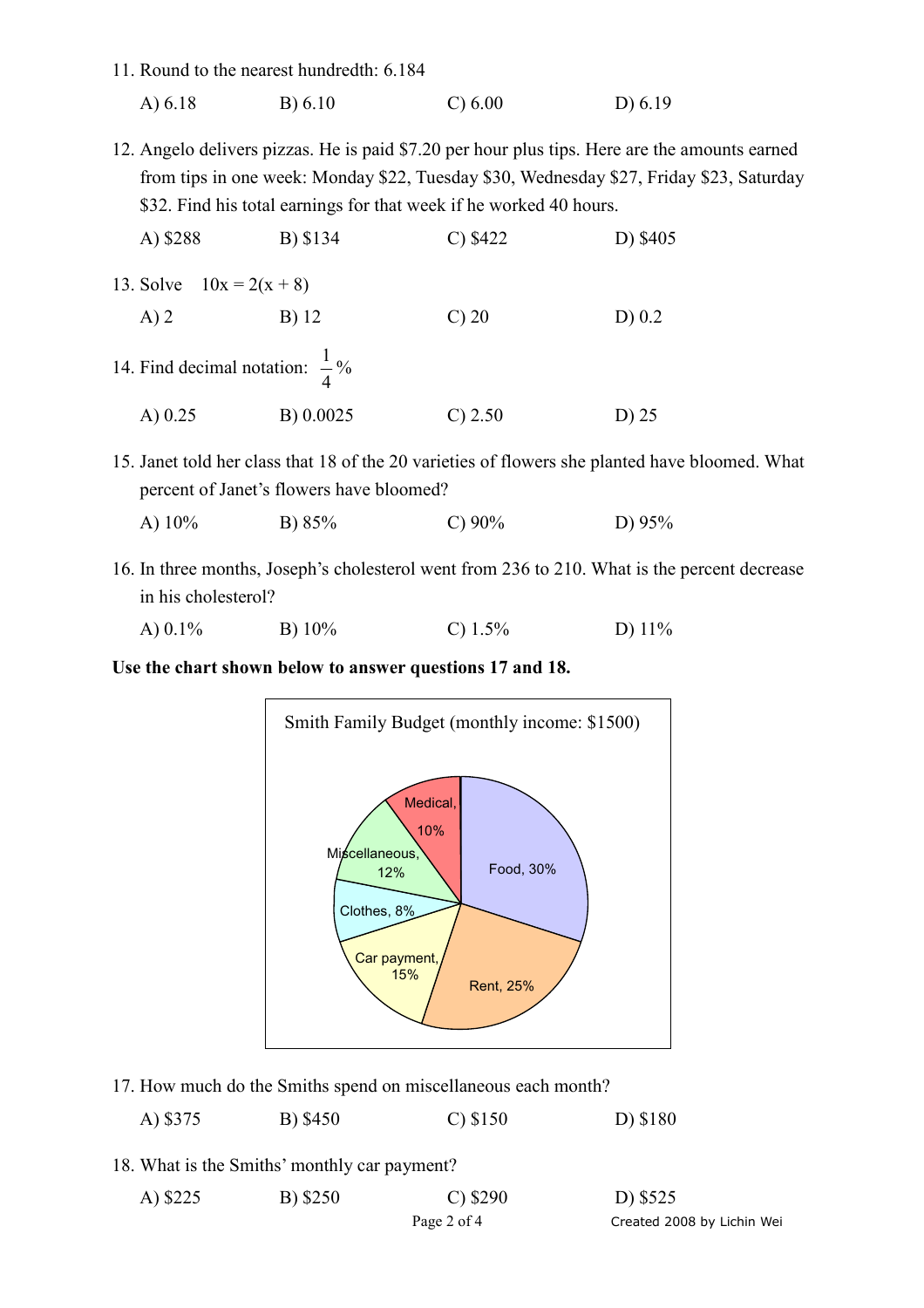| 19. Solve: $\frac{1}{4}x = \frac{6}{8}$ |  |  |
|-----------------------------------------|--|--|
| A)                                      |  |  |
| 20. Solve: $2.6x - 0.7x = 38$           |  |  |

- A) 200 B) 20 C) 2 D) 0.2
- 21. Laura can buy a monthly train pass for \$68 or single-ride tickets (1-way) for \$2.30. She rides the train to and from work 16 days per month. How much money would she save each month if she bought a monthly pass?

A) \$5.60 B) \$15.60 C) \$2.56 D) \$4.56

22. Dr. Wong's credit card has a finance rate of 2% per month on the unpaid balance, including payments and purchases made since her last statement. Her **previous month's statement** showed an unpaid balance of \$1600. If this month she makes a payment of \$40 and buys a table for \$150. What will be her new balance?

A) \$174.20 B) \$1744.20 C) \$1471.20 D) \$1270.41

23. Brad Benson is 62 years old. If he waits until age 65 to retire, he will get \$717 per month in social security payments. If he retires now, he will get 80% of that amount. How much will the payments be if Bras Benson retires now?

```
A) $573.60 B) $363.70 C) $537.60 D) $437.60
```
24. The interest formula,  $I = p \times r \times t$ , may also be expressed as  $t =$ *p r i* \* . Find the time if the rate is 10%, the principal is \$35,000 and the interest is \$1750 A) one year B) one half year C) two years D) four months

- 25. Sally is thinking of a number. She says." If you divide the number by 4 and add 11 to the quotient, the number that results is equal to three times the original number." Which equation can you use to find Sally's number (n)?
	- A) 4  $\frac{n}{4}$  + 11 = 3*n* B) *n* + 11 = 4  $\frac{3n}{2}$  C) *n*  $\frac{4}{-}$  + 11 = 3*n* D) *n* + 11 = 3*n*